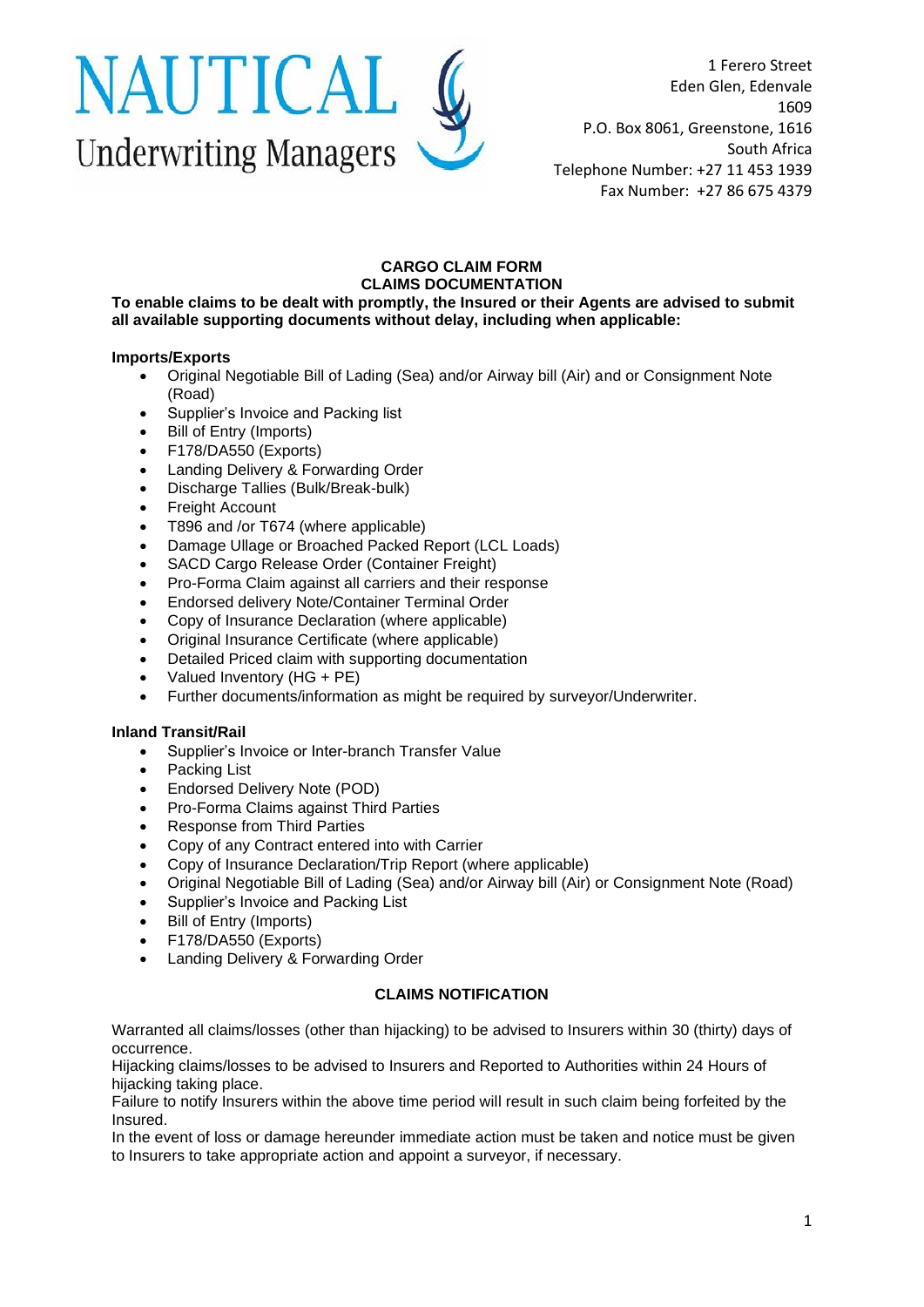

1 Ferero Street Eden Glen, Edenvale 1609 P.O. Box 8061, Greenstone, 1616 South Africa Telephone Number: +27 11 453 1939 Fax Number: +27 86 675 4379

| Brokers Reference: _____________________________ |                                                                                                |
|--------------------------------------------------|------------------------------------------------------------------------------------------------|
|                                                  |                                                                                                |
|                                                  |                                                                                                |
|                                                  |                                                                                                |
|                                                  |                                                                                                |
|                                                  |                                                                                                |
|                                                  |                                                                                                |
|                                                  |                                                                                                |
|                                                  |                                                                                                |
|                                                  |                                                                                                |
|                                                  |                                                                                                |
|                                                  | If goods are damaged, please provide address where the goods can be inspected: _______________ |
|                                                  |                                                                                                |
|                                                  |                                                                                                |